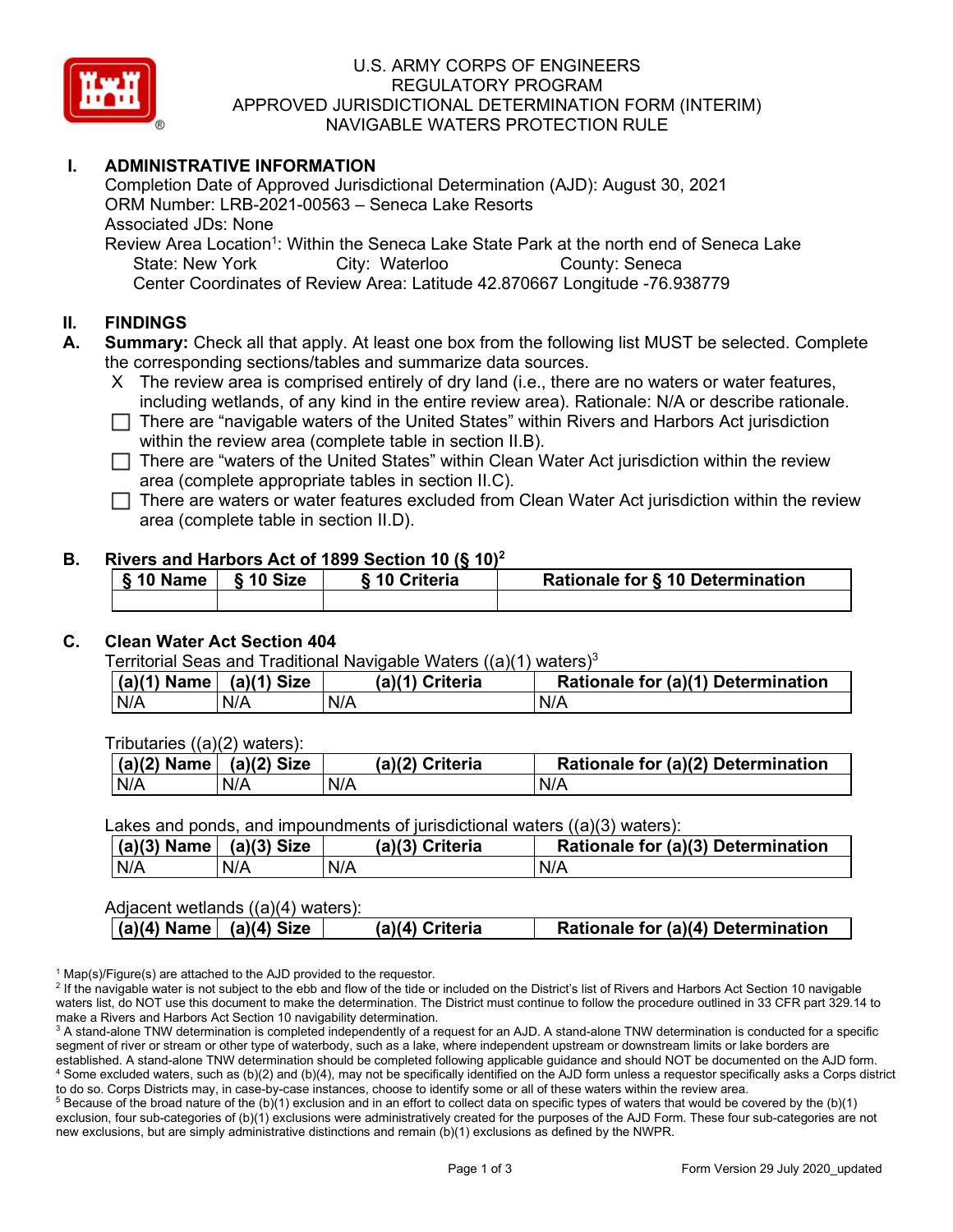

## U.S. ARMY CORPS OF ENGINEERS REGULATORY PROGRAM APPROVED JURISDICTIONAL DETERMINATION FORM (INTERIM) NAVIGABLE WATERS PROTECTION RULE

# **D. Excluded Waters or Features**

| Excluded waters $((b)(1) - (b)(12))^4$ : |                      |                                                                                                            |                                                                                                                                                                                                                                                                                                                                                                                                                                                                                                                                                                                                                                                                              |  |
|------------------------------------------|----------------------|------------------------------------------------------------------------------------------------------------|------------------------------------------------------------------------------------------------------------------------------------------------------------------------------------------------------------------------------------------------------------------------------------------------------------------------------------------------------------------------------------------------------------------------------------------------------------------------------------------------------------------------------------------------------------------------------------------------------------------------------------------------------------------------------|--|
| <b>Exclusion</b>                         | <b>Exclusion</b>     | Exclusion <sup>5</sup>                                                                                     | <b>Rationale for Exclusion Determination</b>                                                                                                                                                                                                                                                                                                                                                                                                                                                                                                                                                                                                                                 |  |
| <b>Name</b>                              | <b>Size</b>          |                                                                                                            |                                                                                                                                                                                                                                                                                                                                                                                                                                                                                                                                                                                                                                                                              |  |
| Dry Land                                 | Approx. 9.7<br>acres | The review area is<br>comprised entirely of<br>dry land (i.e. There<br>are no waters or<br>water features, | The 9.7-acre upland area is located between a<br>railroad spur line and the excavated water passage<br>into and inland marina from the Cayuga-Seneca<br>Canal within the Seneca Lake State Park.                                                                                                                                                                                                                                                                                                                                                                                                                                                                             |  |
|                                          |                      | including wetlands,<br>of any kind in the<br>entire review area                                            | The Web Soil Survey identifies this land as "made<br>land" with a hydric rating of 0. Currently, the parcel<br>supports cottonwood and willow trees that are<br>estimated to be 100± years old based on dbh size<br>with smaller under canopy species such as ash<br>and buckthorn with an overwhelming<br>predominance of poison ivy as ground cover. The<br>parcel is littered with rubble, rotting fence posts,<br>and other such debris. A parking lot abuts on the<br>northern end of the parcel.<br>The NWI for the 1990's indicates that nearly the<br>entire parcel is mapped as a forested wetland.                                                                 |  |
|                                          |                      |                                                                                                            | However, the delineation and a follow-up site visit<br>by the USACE on 08/24/2021 confirmed that the<br>site is upland and does not contain wetland areas.<br>The area may have been wetland at some time in<br>the distant past, but that is not currently evident.<br>The surrounding lawn area is part of the<br>maintained Seneca Lake State Park. There are<br>parking lots, gravel bicycle path, maintenance<br>building, boat trailer parking, and picnic amenities<br>adjacent to the area as well as the inland marina<br>excavated many decades ago and the construction<br>of the railroad line north of the parcel.<br>These development aspects of the park and |  |
|                                          |                      |                                                                                                            | adjacent areas likely changed any historic<br>hydrologic regime.                                                                                                                                                                                                                                                                                                                                                                                                                                                                                                                                                                                                             |  |

 $1$  Map(s)/Figure(s) are attached to the AJD provided to the requestor.

<sup>2</sup> If the navigable water is not subject to the ebb and flow of the tide or included on the District's list of Rivers and Harbors Act Section 10 navigable waters list, do NOT use this document to make the determination. The District must continue to follow the procedure outlined in 33 CFR part 329.14 to make a Rivers and Harbors Act Section 10 navigability determination.

<sup>3</sup> A stand-alone TNW determination is completed independently of a request for an AJD. A stand-alone TNW determination is conducted for a specific segment of river or stream or other type of waterbody, such as a lake, where independent upstream or downstream limits or lake borders are established. A stand-alone TNW determination should be completed following applicable guidance and should NOT be documented on the AJD form. <sup>4</sup> Some excluded waters, such as (b)(2) and (b)(4), may not be specifically identified on the AJD form unless a requestor specifically asks a Corps district to do so. Corps Districts may, in case-by-case instances, choose to identify some or all of these waters within the review area.

<sup>5</sup> Because of the broad nature of the (b)(1) exclusion and in an effort to collect data on specific types of waters that would be covered by the (b)(1) exclusion, four sub-categories of (b)(1) exclusions were administratively created for the purposes of the AJD Form. These four sub-categories are not new exclusions, but are simply administrative distinctions and remain (b)(1) exclusions as defined by the NWPR.